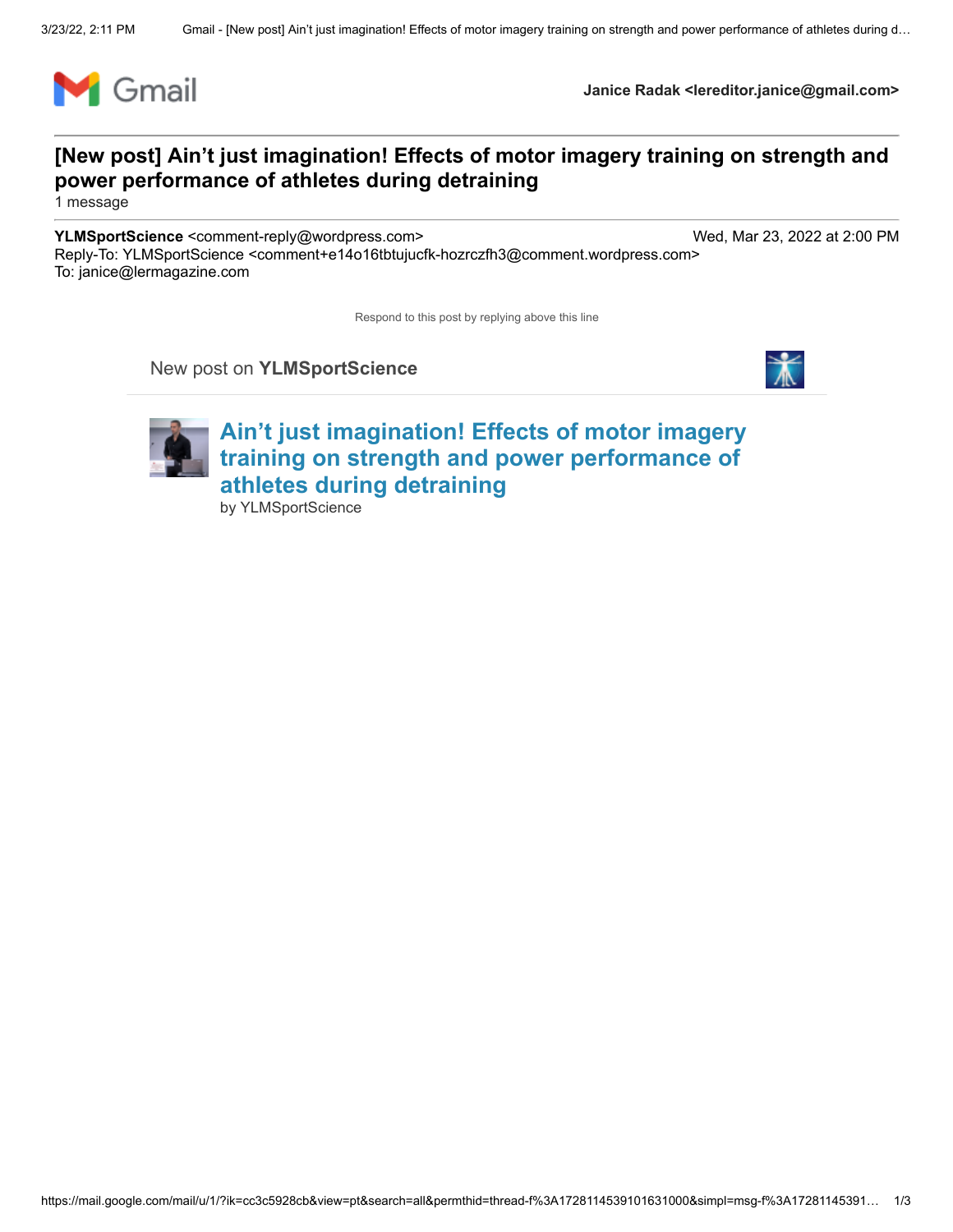3/23/22, 2:11 PM Gmail - [New post] Ain't just imagination! Effects of motor imagery training on strength and power performance of athletes during d…



**The infographics have their own app!** Available in English, French, Portuguese & Spanish To find out what's new in sport science 4 infographics / week 24.99€ / year 3-day free trial Apple:<https://itunes.apple.com/fr/app/ylmsportscience/id1409592220?mt=8> Android:<https://tinyurl.com/yc3qgxsu>

**[YLMSportScience](http://ylmsportscience.com/author/ylmsportscience/)** | 23 March 2022 at 19 h 00 min | Categories: [Injury,](http://ylmsportscience.com/category/injury/) [Power](http://ylmsportscience.com/category/power/), [Psychology](http://ylmsportscience.com/category/psychology/), [Rehabilitation](http://ylmsportscience.com/category/rehabilitation/), [Strength](http://ylmsportscience.com/category/strength/), [Training](http://ylmsportscience.com/category/training/) | URL: <https://wp.me/p83YzT-5H4>

[Comment](http://ylmsportscience.com/2022/03/23/aint-just-imagination-effects-of-motor-imagery-training-on-strength-and-power-performance-of-athletes-during-detraining/#respond) ) [See all comments](http://ylmsportscience.com/2022/03/23/aint-just-imagination-effects-of-motor-imagery-training-on-strength-and-power-performance-of-athletes-during-detraining/#comments)

[Unsubscribe](https://public-api.wordpress.com/bar/?stat=groovemails-events&bin=wpcom_email_click&redirect_to=https%3A%2F%2Fsubscribe.wordpress.com%2F%3Fkey%3De85da5f344510dbe81a5f1c892cee58f%26email%3Djanice%2540lermagazine.com%26b%3DvkyjfMxlNLQnHxhfjhJ_Rolf5oYaHlQRpfW1WN_Bcu1WEwQo8JZxrVFeZ5LXoDJoFhBjAZm3NufvLR1U3A%253D%253D&sr=1&signature=e60e36b5edde9053cf9fd637764490f7&user=9f5ac5f0f0b609c944921c4fef667136&_e=eyJlcnJvciI6bnVsbCwiYmxvZ19pZCI6MTE5MTU4NTM3LCJibG9nX2xhbmciOiJlbiIsInNpdGVfaWRfbGFiZWwiOiJ3cGNvbSIsImVtYWlsX25hbWUiOiJlbWFpbF9zdWJzY3JpcHRpb24iLCJfdXQiOiJhbm9uIiwiX3VpIjoiOWY1YWM1ZjBmMGI2MDljOTQ0OTIxYzRmZWY2NjcxMzYiLCJlbWFpbF9pZCI6ImYzNjRkYTM3MzkyY2I1MTFiODk3ZGQwMTM5YTU1ZDMzIiwiZGF0ZV9zZW50IjoiMjAyMi0wMy0yMyIsImRvbWFpbiI6InlsbXNwb3J0c2NpZW5jZS53b3JkcHJlc3MuY29tIiwiZnJlcXVlbmN5IjoiMCIsImRpZ2VzdCI6IjAiLCJoYXNfaHRtbCI6IjEiLCJsb2NhbGUiOiJlbiIsImFuY2hvcl90ZXh0IjoiVW5zdWJzY3JpYmUiLCJfZHIiOm51bGwsIl9kbCI6Ilwvd3AtY3Jvbi5waHA/ZG9pbmdfd3BfY3Jvbj0xNjQ4MDU4NDA2LjgwMTY4Nzk1NTg1NjMyMzI0MjE4NzUiLCJfZW4iOiJ3cGNvbV9lbWFpbF9jbGljayIsIl90cyI6MTY0ODA1ODQ0OTY3MywiYnJvd3Nlcl90eXBlIjoicGhwLWFnZW50IiwiX2F1YSI6IndwY29tLXRyYWNrcy1jbGllbnQtdjAuMyIsIl91bCI6bnVsbCwiYmxvZ190eiI6IjEiLCJ1c2VyX2xhbmciOm51bGx9&_z=z) to no longer receive posts from YLMSportScience. Change your email settings at [Manage Subscriptions](https://public-api.wordpress.com/bar/?stat=groovemails-events&bin=wpcom_email_click&redirect_to=https%3A%2F%2Fsubscribe.wordpress.com%2F%3Fkey%3De85da5f344510dbe81a5f1c892cee58f%26email%3Djanice%2540lermagazine.com&sr=1&signature=4a733882b7b1c8684fd5c9714af5951a&user=9f5ac5f0f0b609c944921c4fef667136&_e=eyJlcnJvciI6bnVsbCwiYmxvZ19pZCI6MTE5MTU4NTM3LCJibG9nX2xhbmciOiJlbiIsInNpdGVfaWRfbGFiZWwiOiJ3cGNvbSIsImVtYWlsX25hbWUiOiJlbWFpbF9zdWJzY3JpcHRpb24iLCJfdXQiOiJhbm9uIiwiX3VpIjoiOWY1YWM1ZjBmMGI2MDljOTQ0OTIxYzRmZWY2NjcxMzYiLCJlbWFpbF9pZCI6ImYzNjRkYTM3MzkyY2I1MTFiODk3ZGQwMTM5YTU1ZDMzIiwiZGF0ZV9zZW50IjoiMjAyMi0wMy0yMyIsImRvbWFpbiI6InlsbXNwb3J0c2NpZW5jZS53b3JkcHJlc3MuY29tIiwiZnJlcXVlbmN5IjoiMCIsImRpZ2VzdCI6IjAiLCJoYXNfaHRtbCI6IjEiLCJsb2NhbGUiOiJlbiIsImFuY2hvcl90ZXh0IjoiTWFuYWdlIFN1YnNjcmlwdGlvbnMiLCJfZHIiOm51bGwsIl9kbCI6Ilwvd3AtY3Jvbi5waHA/ZG9pbmdfd3BfY3Jvbj0xNjQ4MDU4NDA2LjgwMTY4Nzk1NTg1NjMyMzI0MjE4NzUiLCJfZW4iOiJ3cGNvbV9lbWFpbF9jbGljayIsIl90cyI6MTY0ODA1ODQ0OTY3MywiYnJvd3Nlcl90eXBlIjoicGhwLWFnZW50IiwiX2F1YSI6IndwY29tLXRyYWNrcy1jbGllbnQtdjAuMyIsIl91bCI6bnVsbCwiYmxvZ190eiI6IjEiLCJ1c2VyX2xhbmciOm51bGx9&_z=z).